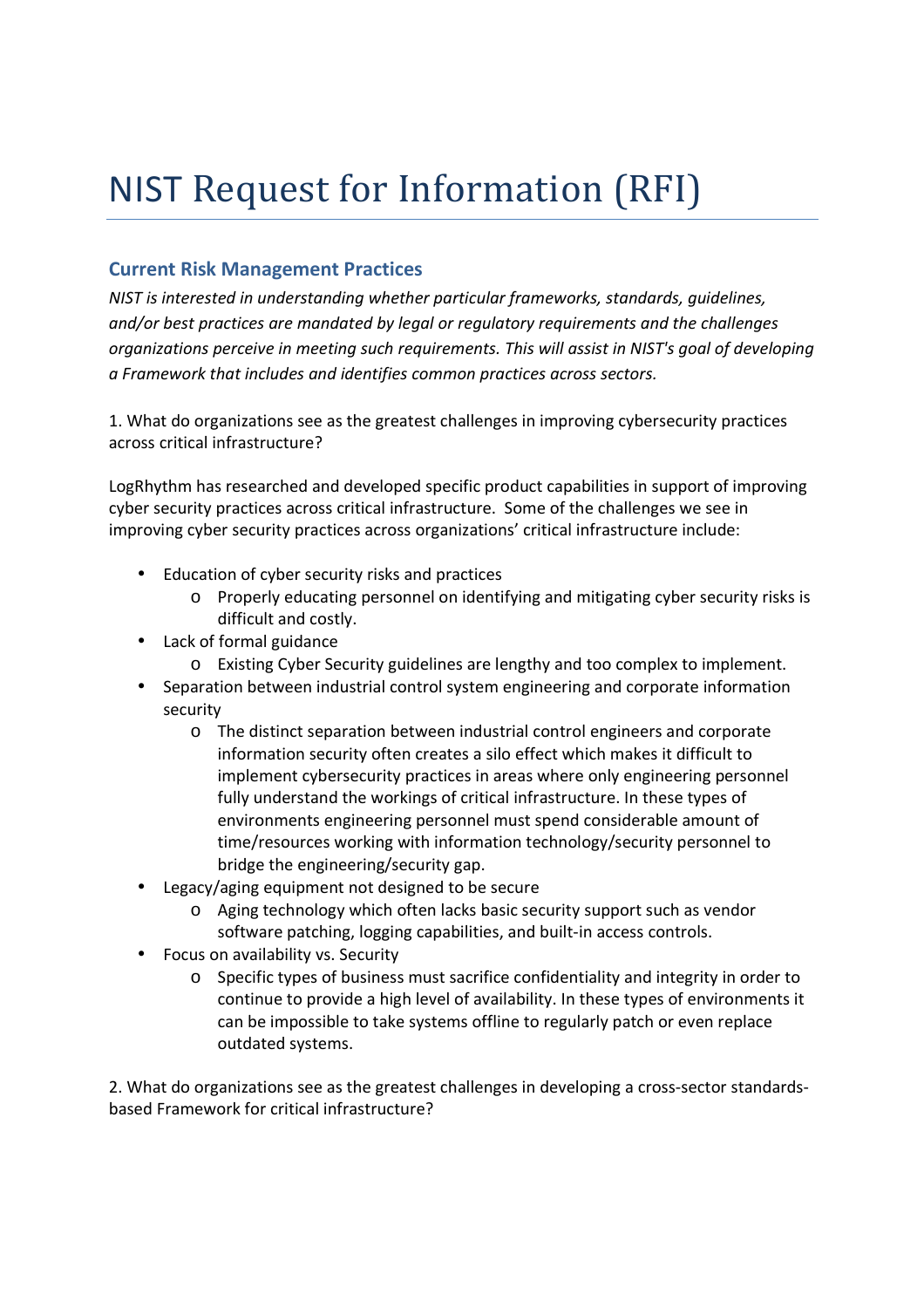Some of the challenges we see in developing a cross-sector standards framework are:

- • Different risk thresholds
	- o The diverse spectrum of cyber security risk tolerance between organizations. Some organizations may be very averse to risk while others have a higher tolerance for risk.
- • Different levels of cyber security capability and maturity
	- o The large variance of cyber security maturity and capability between organizations. Some organizations have a notable cyber security maturity level affording them more capability to properly implement cyber security controls.
- • Different business operating concerns
	- o Differing business operating concerns for organizations. Some organizations lack proper funding or specialized resources and personnel to properly develop a cross-sector framework. There is also a large disparity between organizations business structures and infrastructure architectures which make it difficult to develop a one size fits all framework

 3. Describe your organization's policies and procedures governing risk generally and cybersecurity risk specifically. How does senior management communicate and oversee these policies and procedures?

 The best practice is to develop a comprehensive security program with defined security policies and procedures. Senior management has a key role to communicate and oversee the security program. At a minimum Senior Management should oversee the development, approval, and implementation of the following policies and procedures:

- • Access Control
- • Configuration Management
- • Contingency/Disaster Planning
- • Identification & Authentication
- • Incident/Event Response
- • Information/System Integrity
- Malware Detection/Prevention
- • Communication/Network Protection
- • Patch/Vulnerability Management
- • Personal Security
- • Physical/Environmental Security
- • Risk Assessment
- • Security Assessment
- Security Awareness/Training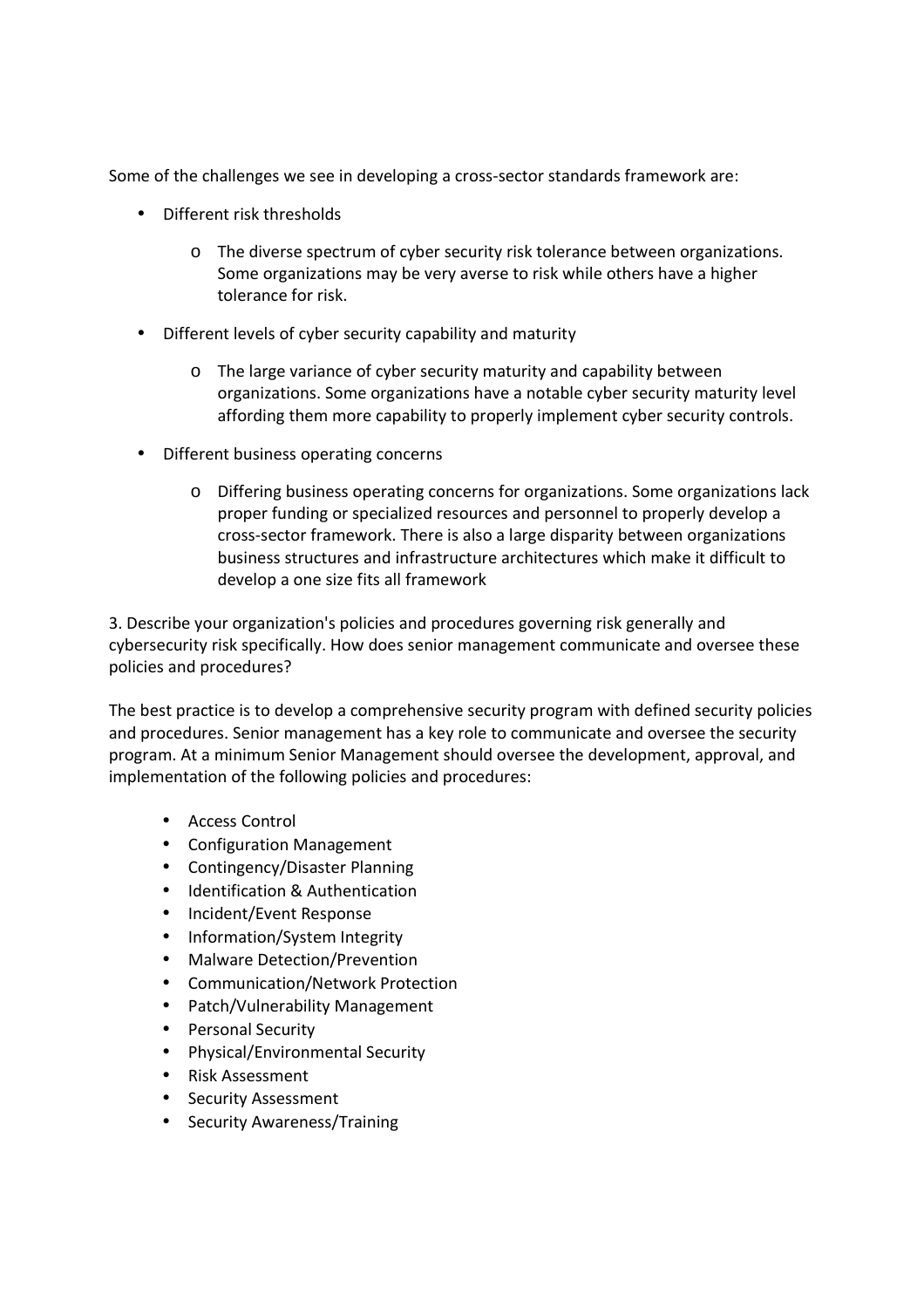• Software Development & Acquisition

4. Where do organizations locate their cybersecurity risk management program/office?

 The best practice is to ensure their cybersecurity risk management program/office resides within their organization at a level where it has direct executive leadership and support. With this in mind most of our customers have located their cybersecurity risk management program/office under the guidance of the office of the CSO/CISO or a similar office reporting to the CEO and/or the Board of Directors.

5. How do organizations define and assess risk generally and cybersecurity risk specifically?

 The best practice is to perform a full risk assessment to ensure both general risks and cyber security risks are addressed. The risk assessment at a minimum should include the documenting of business processes, assessment of potential threats, and identification of mitigating controls.

 6. To what extent is cybersecurity risk incorporated into organizations' overarching enterprise risk management?

 The best practice is to incorporate cybersecurity risk management into the overall enterprise risk management program.

 7. What standards, guidelines, best practices, and tools are organizations using to understand, measure, and manage risk at the management, operational, and technical levels?

 There are a diverse set of standards, guidelines, best practices, and tools to measure and manage risks. Federal agencies use the "Guide for Applying the Risk Management Framework to Federal Information Systems" described in NIST SP 800-37. Publically traded corporations use the "Enterprise Risk Management Integrated Framework" developed by COSO. Financial institutions use the "IT Risk Management Process" documented in the FFIEC IT Examination Handbook.

Handbook.<br>8. What are the current regulatory and regulatory reporting requirements in the United States (e.g. local, state, national, and other) for organizations relating to cybersecurity?

 There are a diverse set of regulatory requirements and standards related to cybersecurity and breach reporting. Federal agencies follow FISMA, FEDRAMP, DIACAP, and DoDI 8500.2 regulations. Energy providers follow NERC-CIP, NEI 08-09, and NRC RG 5.71 regulations. Many organizations follow regulations specific to their sector like GLBA, HIPAA, and SOX. Some organizations must comply with local state privacy laws like the Massachusetts privacy law 201 CMR 17.00 and The California Online Privacy Protection Act of 2003.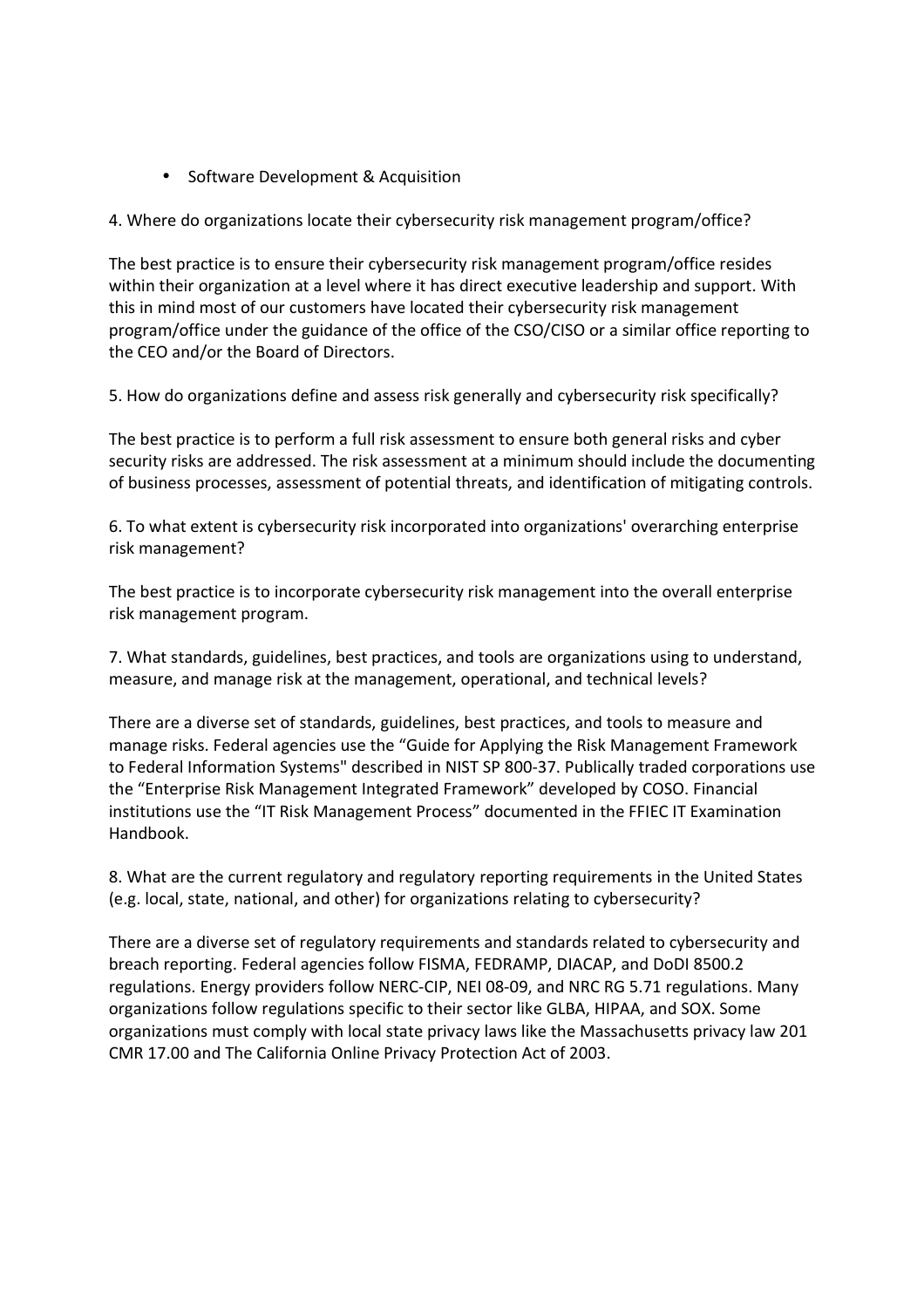9. What organizational critical assets are interdependent upon other critical physical and information infrastructures, including telecommunications, energy, financial services, water, and transportation sectors?

 Critical assets are highly interdependent upon physical and information infrastructures. For example Energy providers' critical assets are interdependent on both physical infrastructure such as power generation and monitoring equipment and information infrastructure such as networking hardware and software.

 10. What performance goals do organizations adopt to ensure their ability to provide essential services while managing cybersecurity risk?

 Organizations provide a diverse set of services which drastically varies their specific performance goals in providing essential services. Energy providers are concerned with providing reliable electrical services which focuses their performance goals on power availability and reliability. DoD (Department of Defense) agencies are far more concerned with providing national defense services which are more focused on performance goals related to the continuance of confidentiality of government information.

 11. If your organization is required to report to more than one regulatory body, what information does your organization report and what has been your organization's reporting experience?

 Organizations are bound by a diverse set of regulatory requirements each with their own specific reporting requirements. Organizations bound by multiple independent reporting requirements prefer to develop a single report that meets all individual regulating body reporting requirements rather than having to create separate reports for each.

 12. What role(s) do or should national/international standards and organizations that develop national/international standards play in critical infrastructure cybersecurity conformity assessment?

 National/international standards and organizations like NIST should continue to provide regulatory guidance for 3<sup>rd</sup> party certified auditors. However, national/international standards organizations shouldn't necessarily be involved in enforcement of regulations, which should probably be left up to the regulating bodies.

## **Use of Frameworks, Standards, Guidelines, and Best Practices**

 *NIST is seeking information on the current usage of these existing approaches throughout industry, the robustness and applicability of these frameworks and standards, and what would encourage their increased usage. Please provide information related to the following:* 

1. What additional approaches already exist?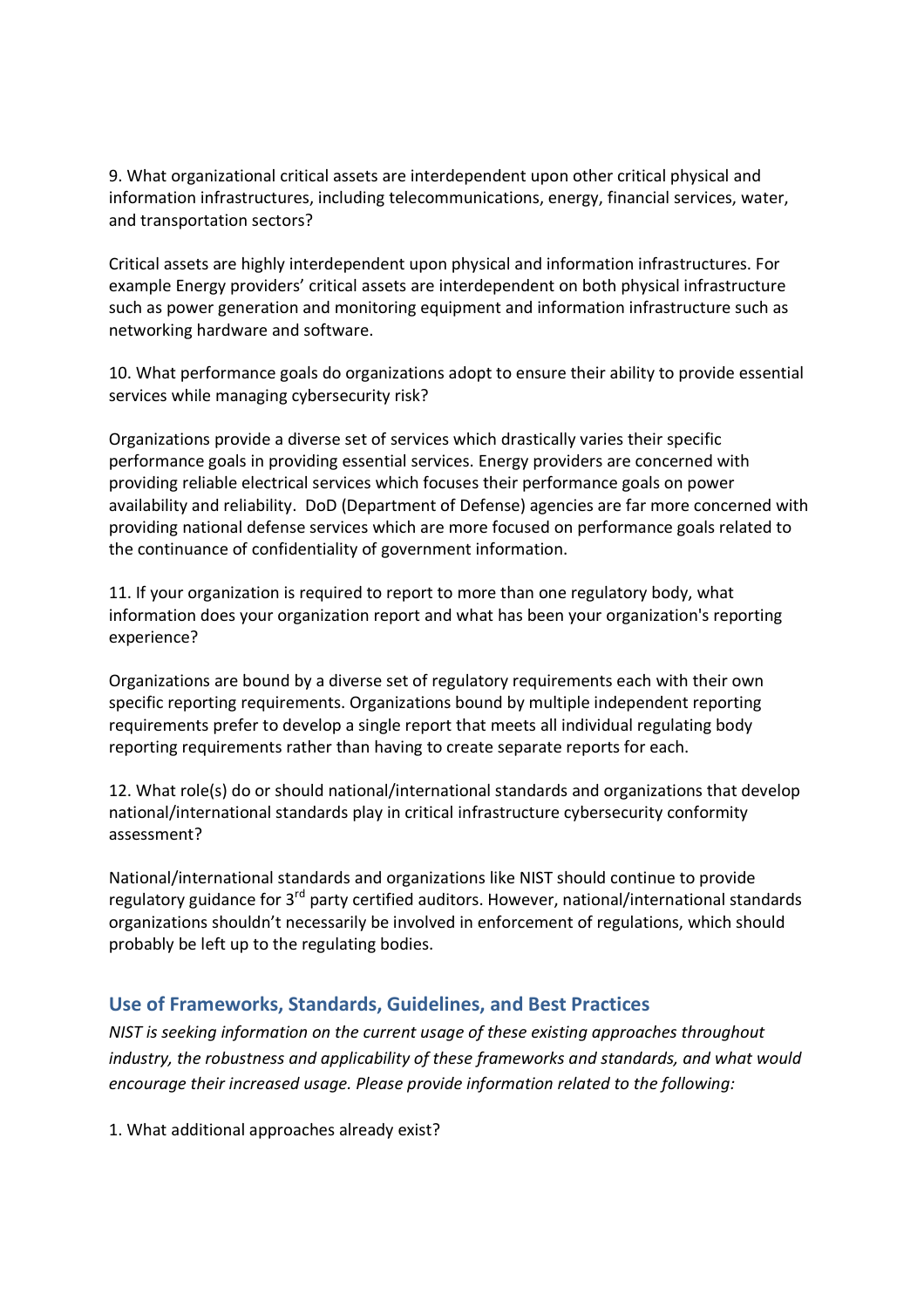LogRhythm has researched and developed specific product capabilities in support of various frameworks, standards, guidelines, and best practices. Some of the specific frameworks, standards, and guidelines are listed in the table below.

| Framework,                    |                                |                               |                                                                            |
|-------------------------------|--------------------------------|-------------------------------|----------------------------------------------------------------------------|
| Standard,<br><b>Guideline</b> | Organization                   | <b>Cross</b><br><b>Sector</b> | <b>Details</b>                                                             |
| DoDI 8500.2                   | Department of                  | False                         | The United States Department of                                            |
|                               | <b>Defense Agencies</b>        |                               | Defense Instruction (DoDI) 8500.2                                          |
|                               |                                |                               | established Information Assurance (IA)                                     |
|                               |                                |                               | implementation guidelines.                                                 |
| FedRAMP                       | Federal Agencies and           | False                         | The Federal Risk and Authorization                                         |
|                               | Cloud Service                  |                               | Management Program (FedRAMP)                                               |
|                               | Providers                      |                               | established a process to assess and                                        |
|                               |                                |                               | authorize cloud based services                                             |
|                               |                                |                               | consisting of a subset of NIIST SP 800-                                    |
|                               |                                |                               | 53 security controls.                                                      |
| <b>FISMA</b>                  | <b>Federal Agencies</b>        | False                         | The Federal Information Security                                           |
|                               |                                |                               | Management Act of 2002 (FISMA)                                             |
|                               |                                |                               | requires federal agencies to develop,                                      |
|                               |                                |                               | implement, and document a security                                         |
|                               |                                |                               | program to provide protection for                                          |
|                               |                                |                               | agency information and information                                         |
|                               |                                |                               | systems.                                                                   |
| <b>GLBA</b>                   | <b>Financial Institutions</b>  | False                         | The Gramm Leach Bliley Act of 1999                                         |
|                               |                                |                               | (GLBA) Safe Guards Rule requires                                           |
|                               |                                |                               | financial institutions to develop an                                       |
|                               |                                |                               | information security plan to protect                                       |
|                               |                                |                               | customers personal information.                                            |
| GPG <sub>13</sub>             | User of the United             | False                         | The Good Practice Guide number 13                                          |
|                               | Kingdom's                      |                               | (GPG 13) establishes a set of security                                     |
|                               | Government                     |                               | practices in order to meet protective                                      |
|                               | <b>Connect Secure</b>          |                               | monitoring obligations defined in the                                      |
| <b>HIPAA</b>                  | Extranet<br><b>Health Care</b> | False                         | Security Policy Framework.                                                 |
|                               | Providers and                  |                               | The Health Insurance Portability and<br>Accountability Act of 1996 (HIPAA) |
|                               | Insurers                       |                               | Security Rule requires protection of                                       |
|                               |                                |                               | Electronic Protect Health information                                      |
|                               |                                |                               | (EPHI) by implementing administrative,                                     |
|                               |                                |                               | physical, and technical safeguards.                                        |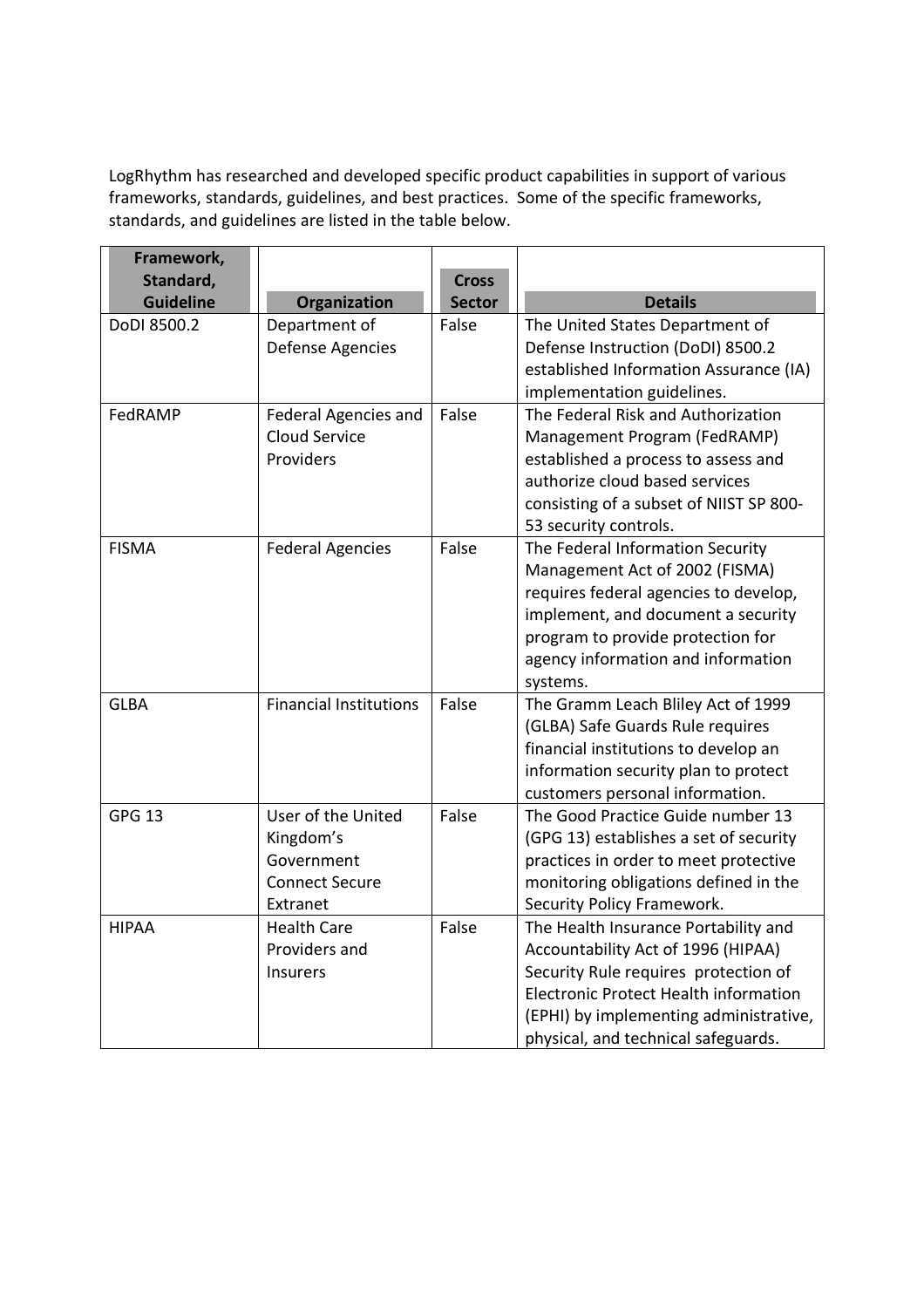| Framework,<br>Standard, |                                                              | <b>Cross</b>  |                                                                                                                                                                                                                                                            |
|-------------------------|--------------------------------------------------------------|---------------|------------------------------------------------------------------------------------------------------------------------------------------------------------------------------------------------------------------------------------------------------------|
| <b>Guideline</b>        | Organization                                                 | <b>Sector</b> | <b>Details</b>                                                                                                                                                                                                                                             |
| ISO 27001               | Organizations                                                | <b>True</b>   | The International Organization for<br>Standardization (ISO) published<br>information technology security<br>standards 27001 in 2005 which<br>explicitly requires formal management<br>control of information security.                                     |
| <b>NERC-CIP</b>         | North American Bulk<br><b>Electrical System</b><br>Providers | False         | The North American Electric Reliability<br>Corporation - Critical Infrastructure<br>Protection establishes cyber security<br>standards to protect crucial cyber<br>assets that control the reliability of<br>North America's Bulk Electric System<br>(BES) |
| <b>PCI-DSS</b>          | <b>Credit Card</b><br>Processors                             | <b>True</b>   | The Payment Card Industry Data<br>Security Standard (PCI-DSS) establishes<br>information security standards for the<br>handling of cardholder information.                                                                                                 |
| SOX                     | <b>Publically Traded</b><br>Companies                        | True          | The Sarbanes Oxley Act of 2002 (SOX)<br>Section 404 requires management and<br>external audit of the adequacy of a<br>publically traded companies internal<br>control of financial reporting.                                                              |

2. Which of these approaches apply across sectors?

See table above in question1.

3. Which organizations use these approaches?

See table above in question 1.

4. What, if any, are the limitations of using such approaches?

Some of the limitations to these types of approaches are:

- • Sector Specific
	- o Approaches which are industry specific ate limited to a narrow application.
- Create Conflicts of Interest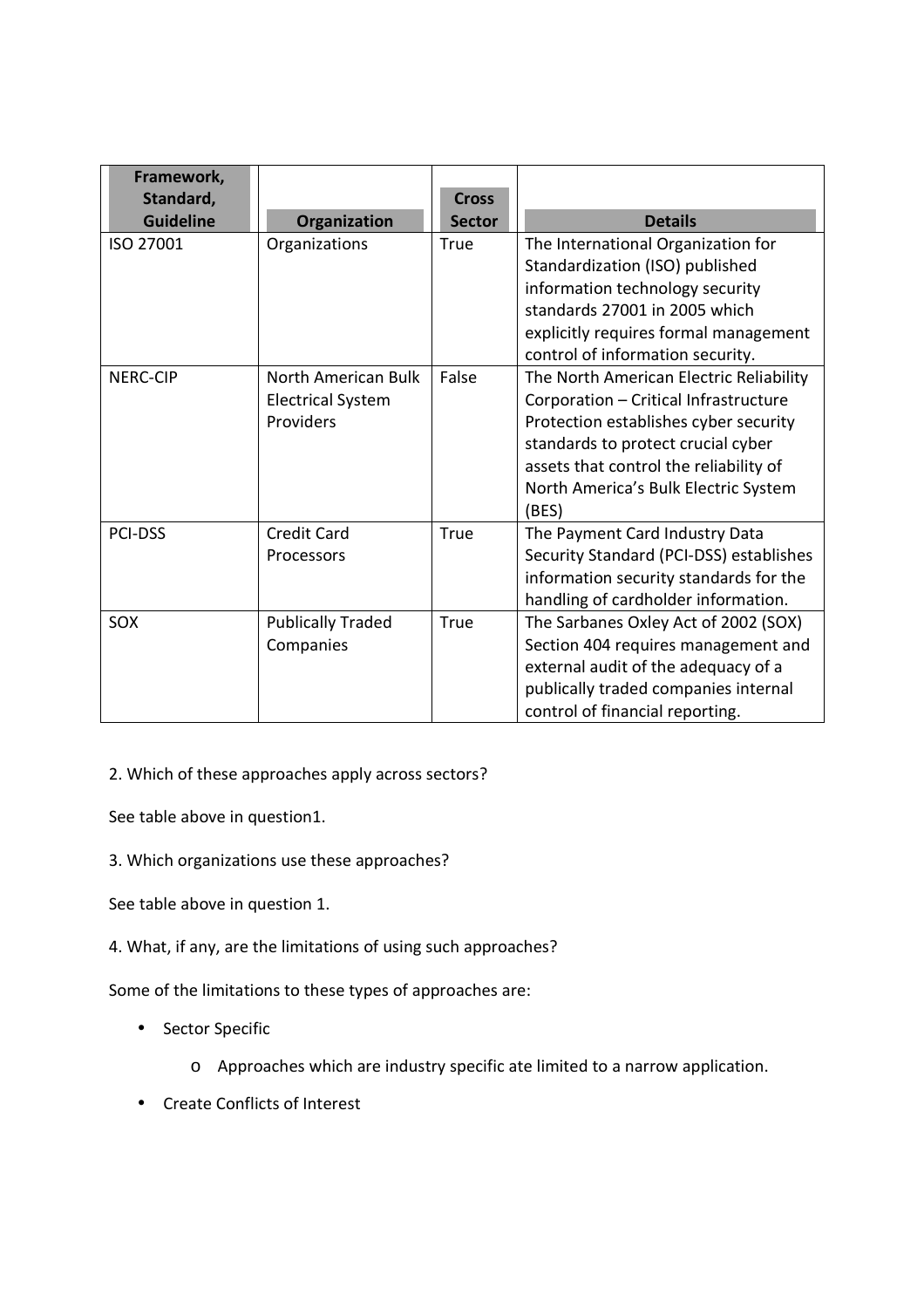- $\circ$  Some of these approaches put too much of the assessment onto the organization which can create a conflict of interest.
- Create a "Check Box" Mentality
	- o These types of approaches often lead organizations to be focused on practices and technologies that meet a specific requirement rather than having an adaptive cyber security approach.
- • Designed for Specific Architectures & Infrastructures
	- o A singular approach cannot possibly take into account all possible architectures and infrastructures so some risks may not be properly identified and mitigated.

5. What, if any, modifications could make these approaches more useful?

 In order for organizations to adopt an adaptive cyber security approach the following modifications are suggested:

- Collecting and centralizing all log data and other forensically valuable machine data related cyber activities within the IT environment.
- Monitoring and generating deep forensic activity detail on target hosts not present in the existing machine data.
- Monitoring and generating deep forensic activity detail at network ingress/egress points not present in existing machine data.
- Storing all collected and generated forensic machine data for at least 1 year in support of after the fact forensic analysis.
- • Applying advanced real-time analysis capabilities against collected/generated machine data for the detection of threats, intrusions, and regulatory compliance violations.
- • Applying automated behavioral profiling and baselining techniques to detect abnormal behaviors in support of the above.
- Minimally developing a virtual "Security Operations Center" capability that minimally analyzes highest risk events observed within the environment and implements a formally defined incident response process.

6. How do these approaches take into account sector-specific needs?

 Approaches like the ones listed above take into account specific sector needs by addressing specific sector security risks. For example NERC-CIP focus on the protection of critical cyber assets in the bulk electrical system, GLBA focuses on protecting personal financial information, and HIPAA focuses on the protecting personal health information.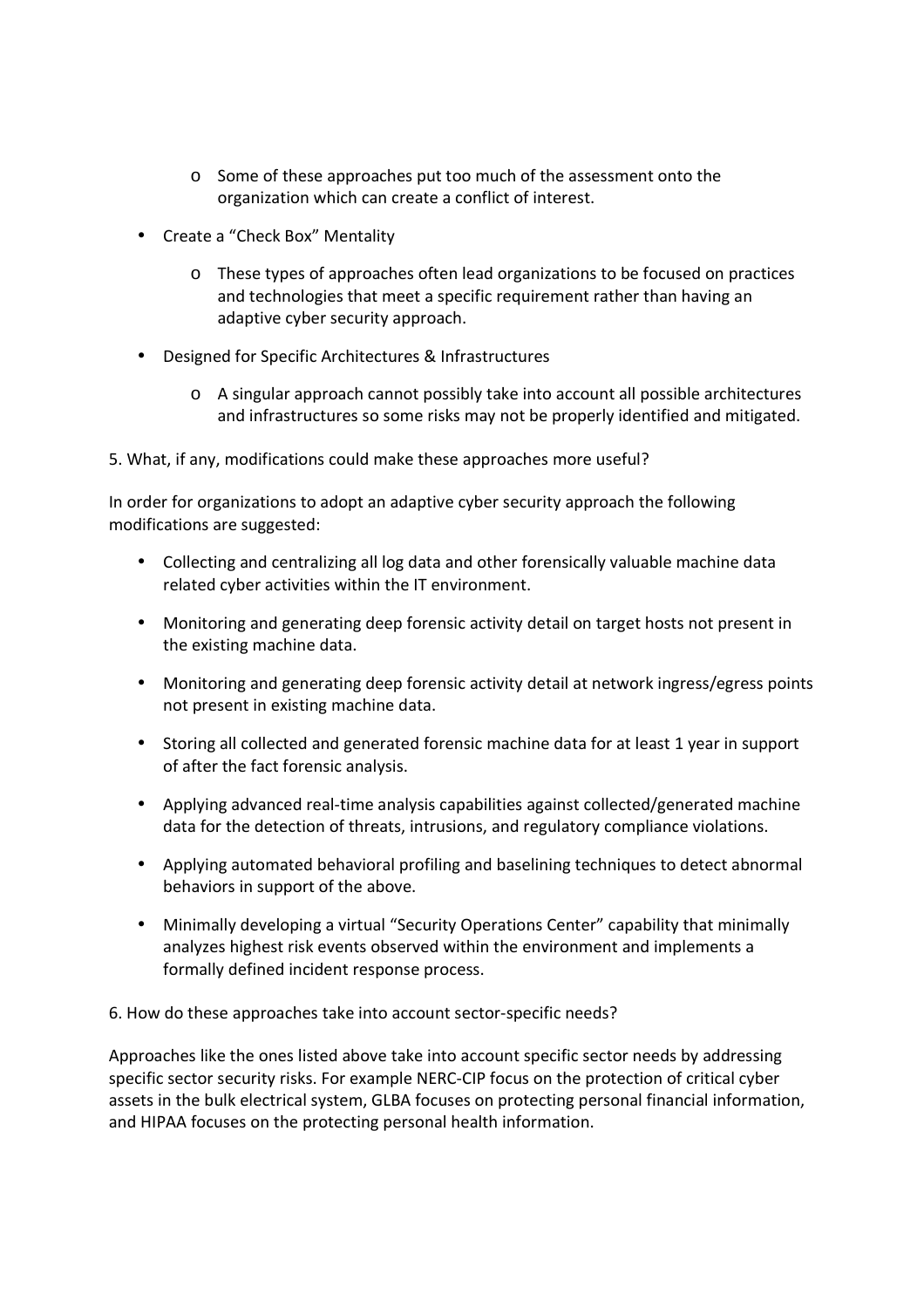7. When using an existing framework, should there be a related sector-specific standards development process or voluntary program?

 There should be a model where cross-sector standards are defined that applies to any industry. This cross-sector standard should be supplemented by industry specific standards that augment the cross-sector standard by omitting, further qualifying, or adding additional standards.

 8. What can the role of sector-specific agencies and related sector coordinating councils be in developing and promoting the use of these approaches?

 Sector specific agencies and coordinating councils play a large role in developing and promoting these approaches. At a minimum they should develop the approaches, chair an advisory board made up of representatives from the sector, and provide training in the form of webinars, workshops, and conferences.

9. What other outreach efforts would be helpful?

 Organizations need to have access to supplemental materials to help decipher regulations, guidelines, and standards.

## **Specific Industry Practices**

 *NIST is interested in information on the adoption of the following practices as they pertain to critical infrastructure components:* 

- *Separation of business from operational systems;*
- *Use of encryption and key management;*
- *Identification and authorization of users accessing systems;*
- *Asset identification and management;*
- *Monitoring and incident detection tools and capabilities;*
- *Incident handling policies and procedures;*
- *Mission/system resiliency practices;*
- *Security engineering practices;*
- *Privacy and civil liberties protection.*

1. Are these practices widely used throughout critical infrastructure and industry?

 Organizations fall into two categories: those mature in their cybersecurity efforts and those still early in their development. Some organizations are extremely advanced in the cybersecurity efforts which have already implemented the majority, if not all, of these practices. However other organizations' cybersecurity initiatives have been stagnant due to a variety of factor such as the maturity of the organization, type of organization, budgeting constraints, and resource allocation.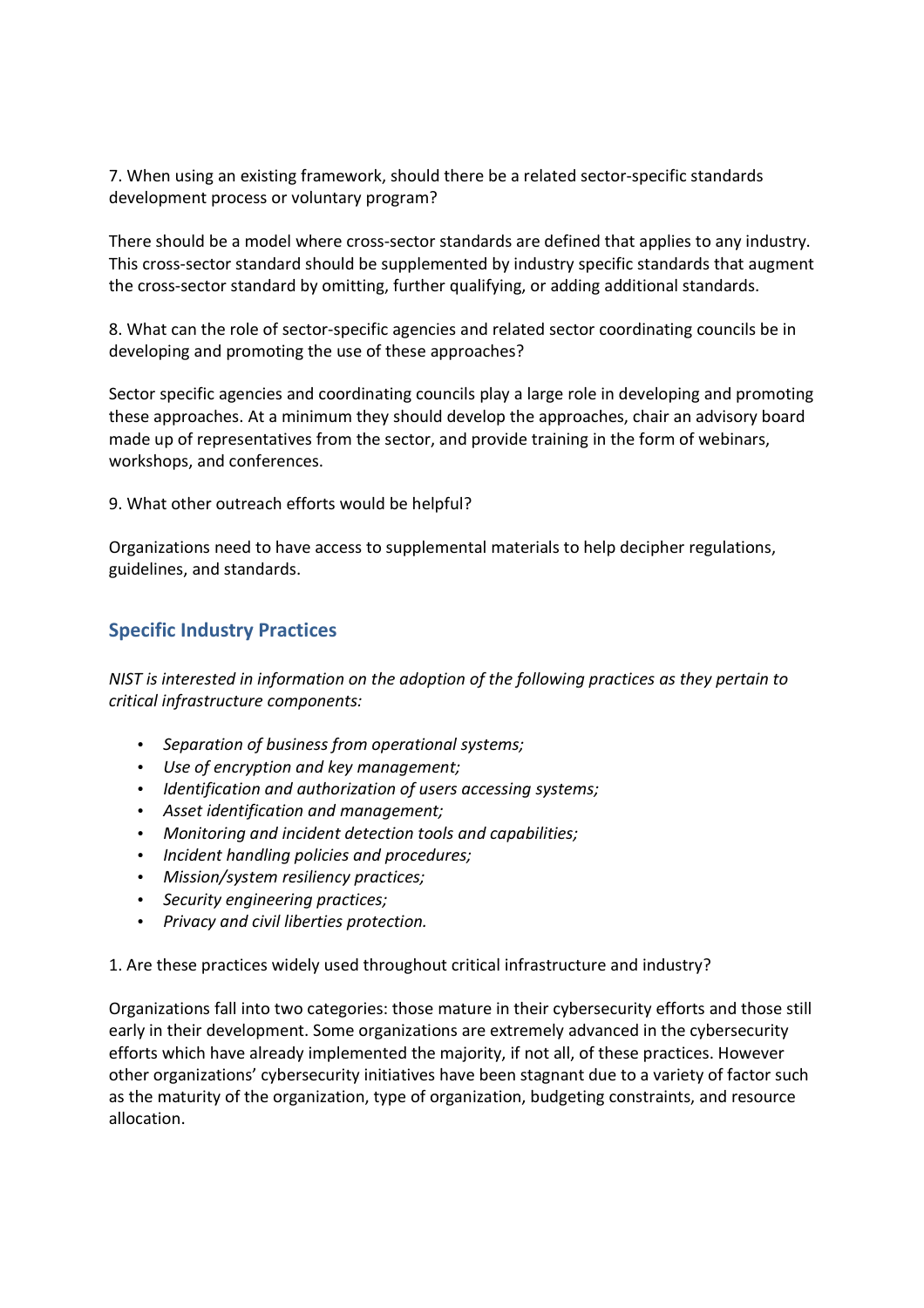2. How do these practices relate to existing international standards and practices?

 The large majority of cybersecurity standards and guidelines already include some form of these practices.

 3. Which of these practices do commenters see as being the most critical for the secure operation of critical infrastructure?

 Organizations place a great deal of value on monitoring and incident response tools and capabilities which form the basis for security control validation. Monitoring practices and procedures provide verification of the other listed practices being implemented correctly and create a means to learn about and potentially improve on the other cybersecurity practices.

 4. Are some of these practices not applicable for business or mission needs within particular sectors?

 These practices are truly the core of cybersecurity so they are applicable; however details of implementation may vary dependent on sector due to technology.

5. Which of these practices pose the most significant implementation challenge?

Two areas that are significantly challenging to implement are:

- Identification and authorization of users accessing systems
- Asset identification and management

 These particular challenges are introduced due to the rapidly changing nature of IT and resulting daily introduction and sprawl of new IT components. Monitoring and behavioral analytics can provide an effective mitigating control in this area. For example security tools that provide an independent audit trail based on behavioral analytics can bridge the gap in attribution caused by minimal logging on legacy industrial control system devices.

 6. How are standards or guidelines utilized by organizations in the implementation of these practices?

 The standards/guidelines provide an industry acceptable framework for properly adopting these cybersecurity practices. However the practices themselves are still general and vague at this point in the process.

 7. Do organizations have a methodology in place for the proper allocation of business resources to invest in, create, and maintain IT standards?